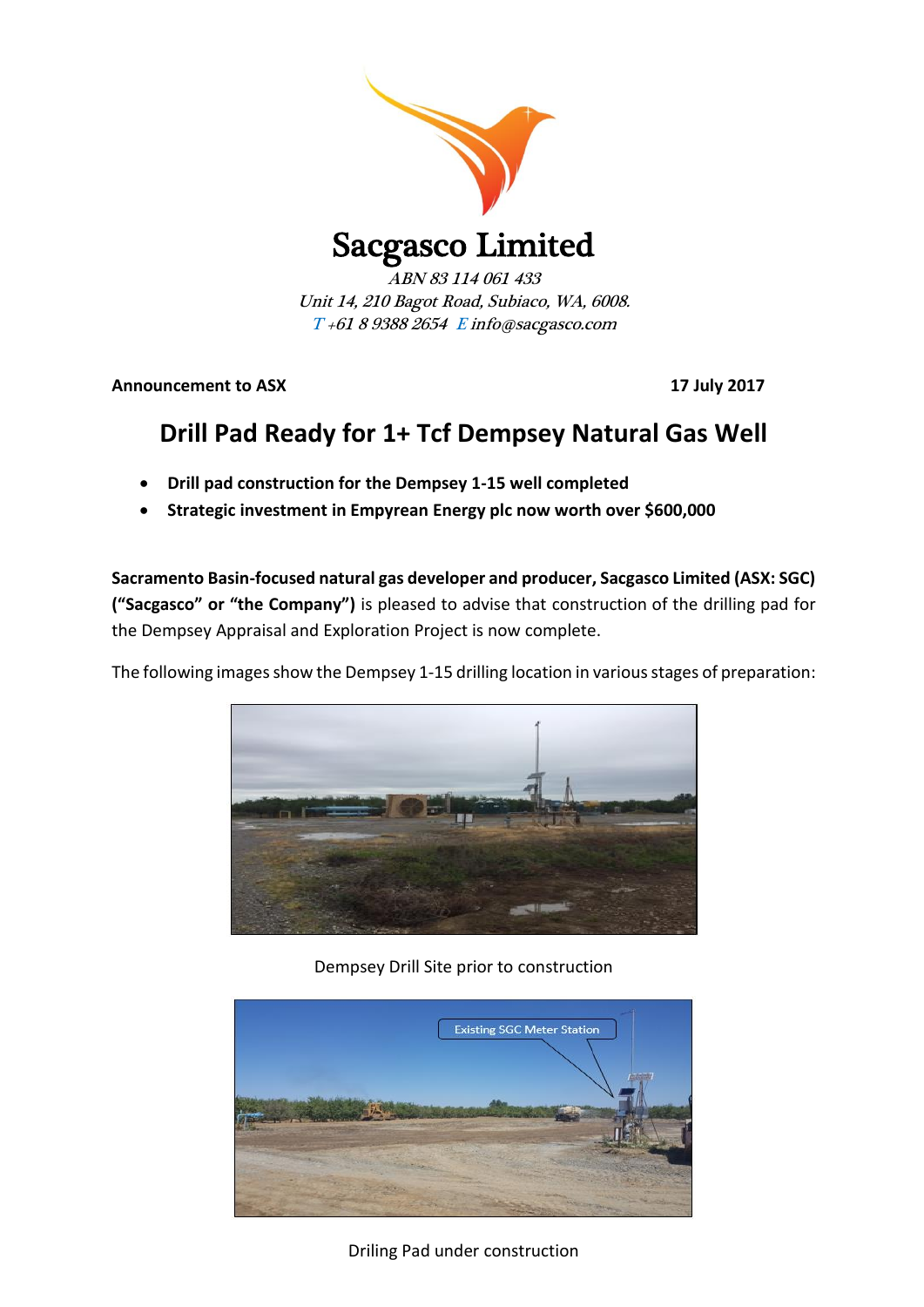

Completed Drill Pad "X Marks the Spot"

The 20" Surface Conductor for the well is to be located on the "X" and is planned to be drilled and cemented in place this week in advance of commencement of mobilisation of Rig No. 9.

Sacgasco Managing Director Gary Jeffery commented: "The above photographs show the close proximity of SGC's Gas Master Meter and associated pipelines to the Dempsey well. This JV owned and operated infrastructure will facilitate almost immediate cash flow from any gas discovery at this location, and combined with low operating costs makes the commerciality threshold for natural gas production at Dempsey very low."



Paul Graham Driling Rig 9

Additional drilling service and material supply contracts are in place and the normal pre-spud meeting of service providers is scheduled for Monday in California.

Operational updates will be provided in the lead up to Dempsey 1-15 spudding, which is on track for late July.

Dempsey 1-15 Working Interests participants are:

| Sacgasco Limited (ASX: SGC) - Operator | 50% |
|----------------------------------------|-----|
| Empyrean Energy plc (LON: EME)         | 30% |
| Xstate Resources Limited (ASX: XST)    | 10% |
| Pancontinental (ASX: PCL)              | 10% |

Dempsey is a 1+ Tcf natural gas Appraisal and Exploration Project with over seven stacked conventional reservoir targets.